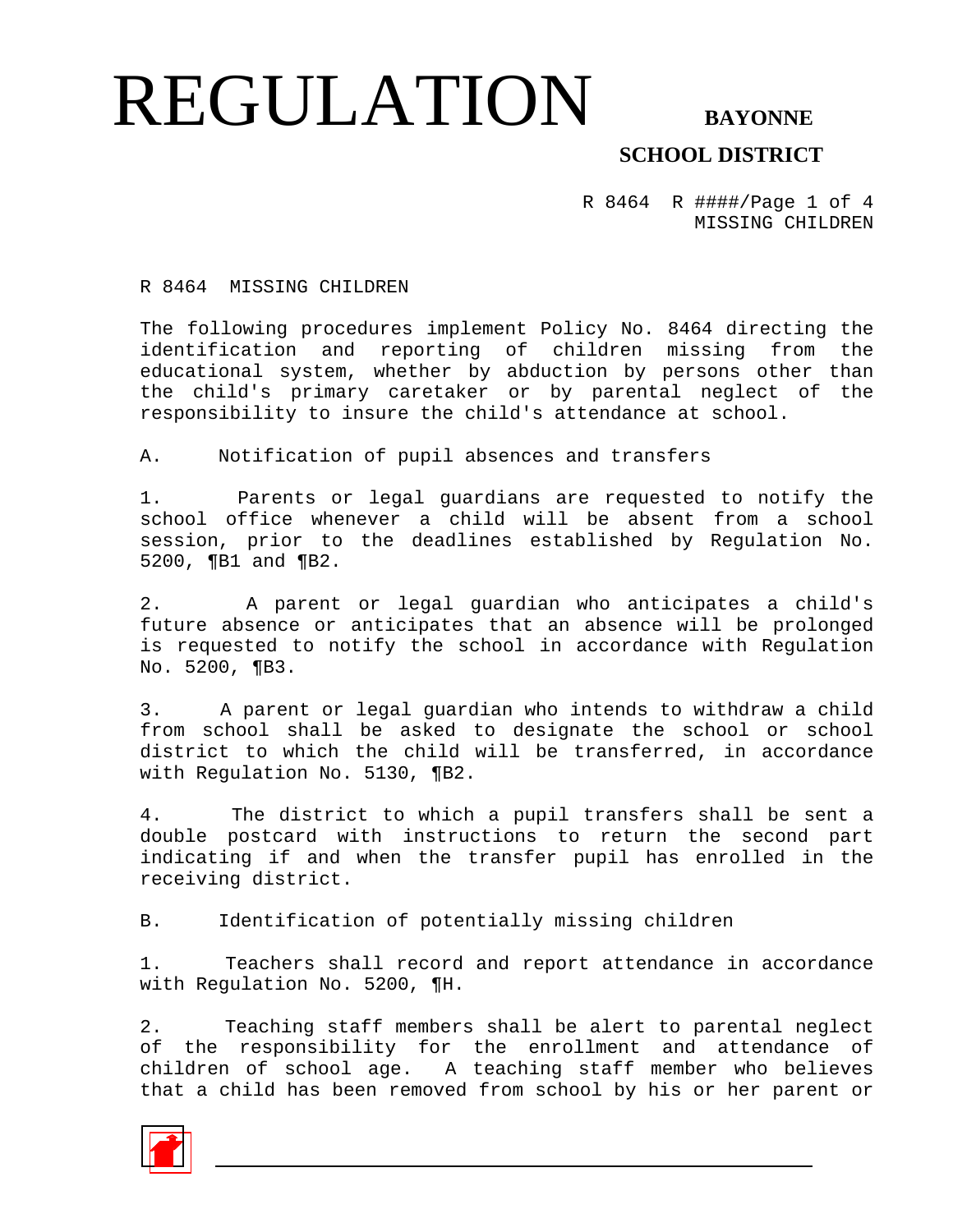## REGULATION BAYONNE

### **SCHOOL DISTRICT**

R 8464 R ####/Page 2 of 4 MISSING CHILDREN

primary caretaker, however recent the removal, shall promptly report that belief to the principal.

C. Children possibly lost or abducted

1. Each school office shall daily compile a list of absent pupils and compare that list to the pupils for whom parental notification of absence has been received.

2. The Attendance Officer shall attempt to reach by telephone the parent or legal guardian of an absent pupil for whom notification of absence has not been received. Telephone calls will be made to the pupil's home and to the parent or legal guardian's place of work as indicated on the emergency notification form submitted by the parent or legal guardian.

3. If a parent or legal guardian cannot be reached by telephone, the Attendance Officer shall promptly take reasonable, appropriate steps to locate the absent pupil, including but not limited to,

a. Interviewing other pupils, staff members, and neighbors of the pupil, and

b. Visiting the pupil's home.

4. In the event the Attendance Officer cannot reach the parent or legal guardian and cannot locate the pupil, he or she shall promptly inform the principal that the pupil may be missing.

5. The principal shall consider the pupil's age, maturity, attendance record, and disciplinary history, academic record, and medical history and, if there is reason to suspect that the pupil may be lost or abducted, shall immediately notify the Bayonne Municipal Police.

D. Children missing by parental neglect

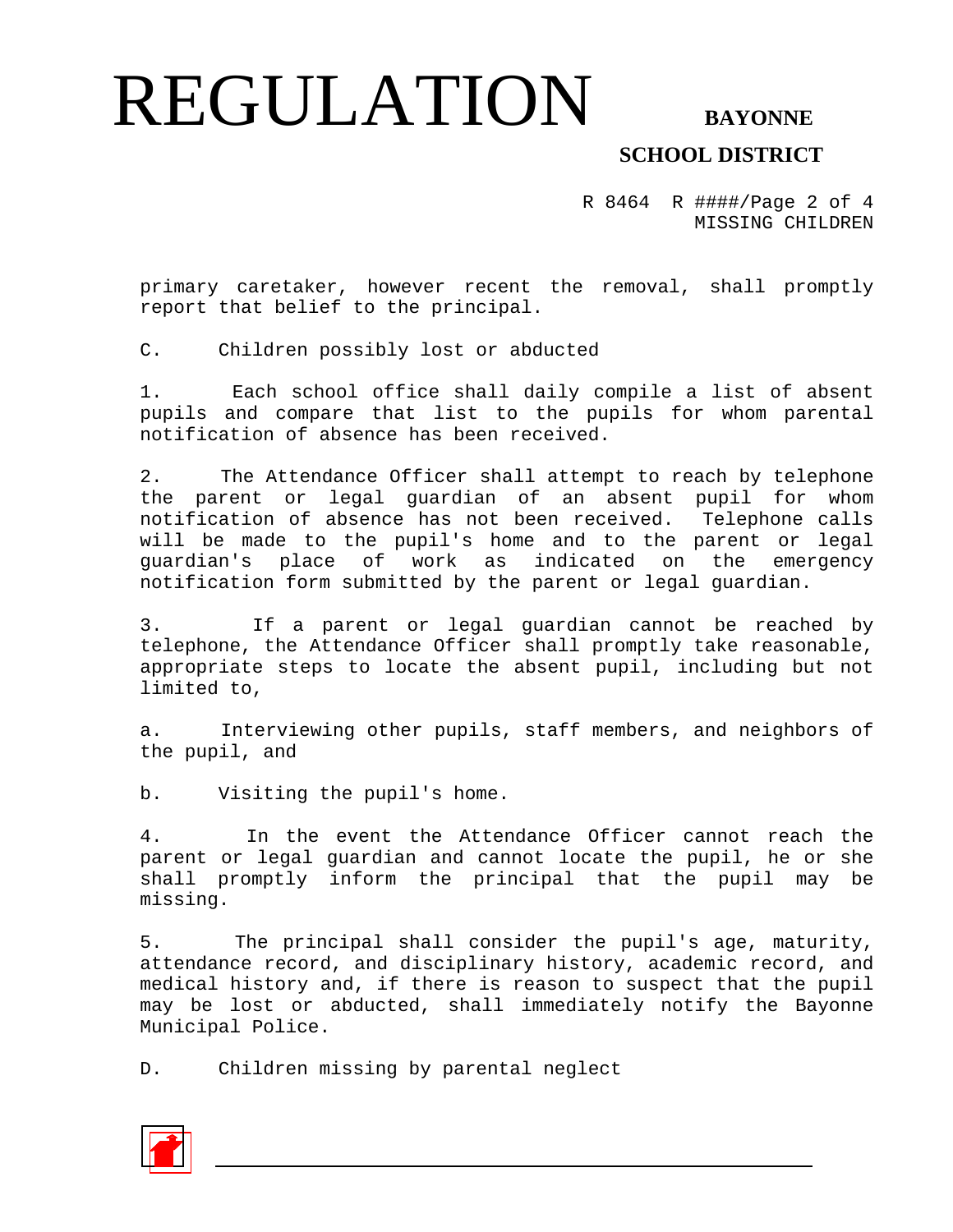## REGULATION BAYONNE

### **SCHOOL DISTRICT**

R 8464 R ####/Page 3 of 4 MISSING CHILDREN

1. The Attendance Officer shall attempt to determine the reason for the absence of any pupil absent two consecutive days or more.

2. The principal/vice principal shall report a pupil who has been unaccountably absent two consecutive school days to the Bayonne Municipal Police.

3. When a child has been formally withdrawn from the school district but an official request for the child's records has not been received, the school will conduct a follow-up check to determine the status of the child.

E. Report to law enforcement officials

1. It is important that law enforcement officials be notified once it has been determined that a child is missing. In contacting the law enforcement agency, the categories of missing children should be kept in mind. There are generally four categories of missing children.

a. Non-family abduction is the unlawful taking of a child by someone who is not a parent, relative, or legal guardian.

b. Family abduction is the unlawful taking of a child by a parent, usually the noncustodial parent, or other members of a family.

c. Runaway child is one who has voluntarily abandoned parent(s) or other legal guardian(s).

d. Throw-away child is one who is either abandoned or forced out of his or her home by parents or other legal guardians.

2. In reporting the missing child to the law enforcement agency, the school district with cooperation of the parents and the law enforcement officials will supply the

a. Child's name, age, gender, and physical description;